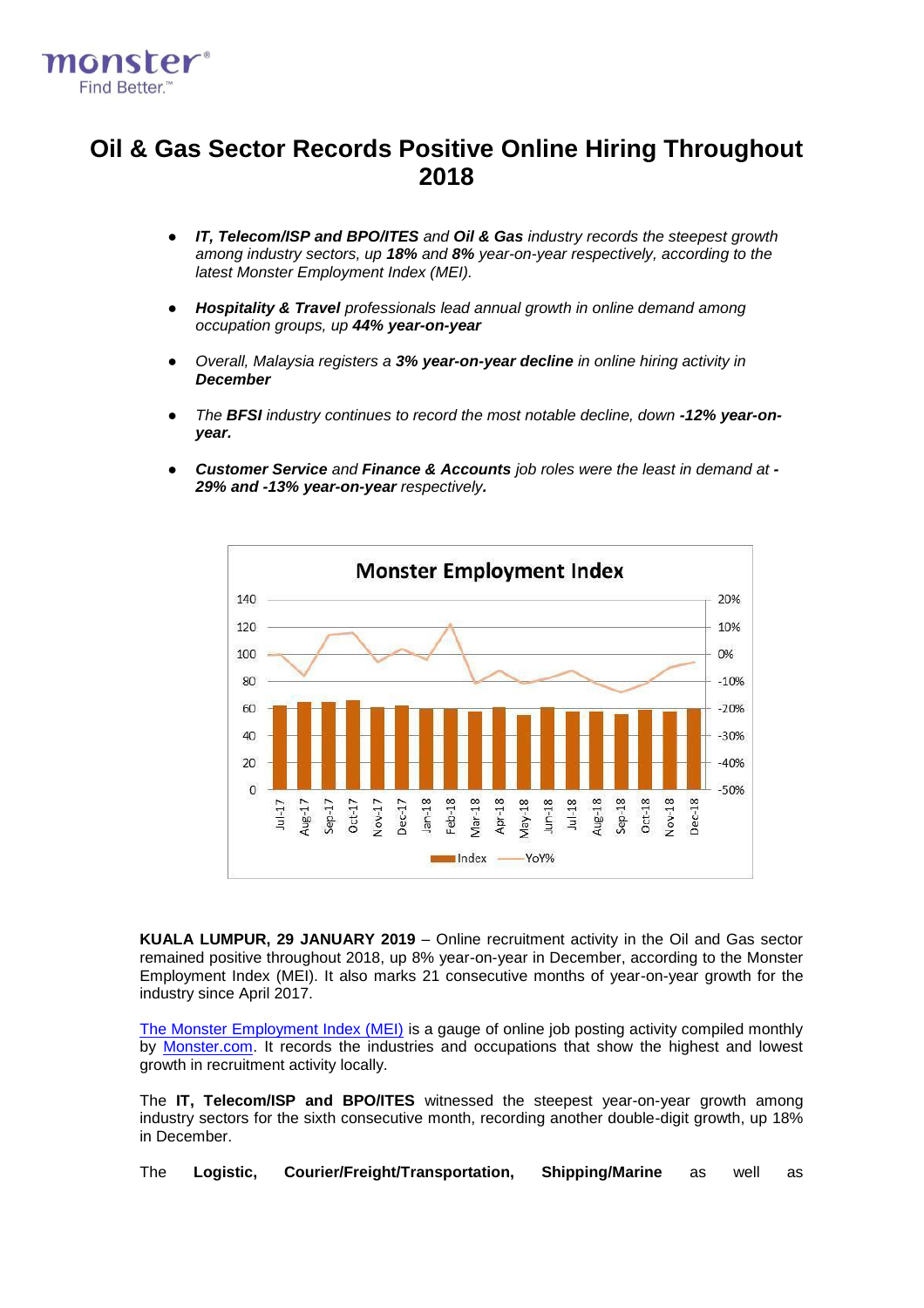

**Production/Manufacturing, Automotive and Ancillary** industry both saw an uptrend in erecruitment activity for the first time since August 2018, up 7% and 1% year-on-year, respectively.

Among occupation categories, **Hospitality & Travel** professionals registered the most notable growth in the series, up a steep 44% year-on-year in December. In the short-term as well, the job-role indicated positive growth, up 37% month-on-month and 6% on a six-month basis.

**Overall** however, Malaysia registered *a 3% year-on-year decline in online recruitment activity in December.*

Online hiring in the **Banking, Financial Services and Insurance (BFSI)** industry was on a downtrend throughout 2018, registering a decline of -12% year-on-year in December. Demand for **Finance & Accounts** job roles also recorded a drop of -13% year-on-year.

After leading in hiring demand for two months, **Customer Service** professionals witnessed the steepest decline amongst job roles in December, down -29% year-on-year.

"Oil and gas players remain confident on the industry outlook as online hiring activity was on a positive trajectory throughout 2018 and, impressively, for 21 straight months. Despite the sector's volatility, as the year ended analysts were optimistic about the stabilisation of crude oil prices in 2019, forecasting an increase in both upstream and downstream activities," said **Abhijeet Mukherjee, CEO of Monster.com – APAC and Middle East.**

"With changes in global energy markets, innovation and technology will continue to play a critical role as companies seek to meet growing energy needs sustainably. It's not surprising that we see new roles being created in the oil and gas industry. As focus on automation and smart technologies means companies will need to keep innovating to remain agile and competitive – creating demand for talent with the technical skills and creative outlook to learn emerging technologies and develop new ones. Companies will increasingly explore new ways to attract and retain Millennial talent, rebranding themselves and introducing a more collaborative and digital culture."

The [Monster Employment Index](http://www.monster.com.my/employment-index/) Malaysia is a monthly gauge of online job posting activity, based on a real-time review of millions of employer job opportunities culled from a large representative selection of career websites and online job listings across Malaysia. The Index does not reflect the trend of any one advertiser or source, but is an aggregate measure of the change in job listings across the industry.

| Jul            | Aug            | Sep            | Oct            | Nov   | Dec            | Jan | Feb | Mar | Apr | May | Jun | Jul | Aug | Sep | Oct | Nov | <b>Dec</b> | $\vee$                |
|----------------|----------------|----------------|----------------|-------|----------------|-----|-----|-----|-----|-----|-----|-----|-----|-----|-----|-----|------------|-----------------------|
| $\overline{A}$ | $\overline{A}$ | $\overline{ }$ | $\overline{a}$ | $4 -$ | $\overline{ }$ | 18  | 18  | 18  | 18  | 18  | 18  | 18  | 18  | 18  | 18  | 18  | 18         | $\sqrt{0} - \sqrt{2}$ |
| 62             | 65             | 65             | 66             | 61    | 62             | 60  | 60  | 58  | 61  | 55  | 61  | 58  | 58  | 56  | 59  | 58  | 60         | $-3%$                 |

### **Monster Employment Index Malaysia results for the past 18 months are as follows:**

| Year-over-year Growth                                           | Dec | <b>Dec</b><br>18 | % Growth<br>Y-o-Y | <b>Year-over-year Growth</b>                                                  | Dec | Dec.<br>18 | $%$ Gro<br>Y-o-' |
|-----------------------------------------------------------------|-----|------------------|-------------------|-------------------------------------------------------------------------------|-----|------------|------------------|
| IT, Telecom/ISP and BPO/ITES                                    | 100 | 118              | 18%               | Retail                                                                        | 43  | 40         | $-7%$            |
| Oil and Gas                                                     | 91  | 98               | 8%                | Hospitality                                                                   | 61  | 56         | $-8%$            |
| Logistic, Courier/ Freight/<br>Transportation, Shipping/ Marine | 60  | 64               | 7%                | Advertising, Market Research,<br>Public Relations, Media and<br>Entertainment | 60  | 55         | $-8%$            |

### **Top Growth Industries Lowest Growth Industries**

| Growth<br>Y-o-Y | Year-over-year Growth                                                         | Dec<br>17 | Dec.<br>18 | % Growth<br>$Y$ -o- $Y$ |
|-----------------|-------------------------------------------------------------------------------|-----------|------------|-------------------------|
| 18%             | Retail                                                                        | 43        | 40         | $-7%$                   |
| 8%              | Hospitality                                                                   | 61        | 56         | $-8%$                   |
| 7%              | Advertising, Market Research,<br>Public Relations, Media and<br>Entertainment | 60        | 55         | -8%                     |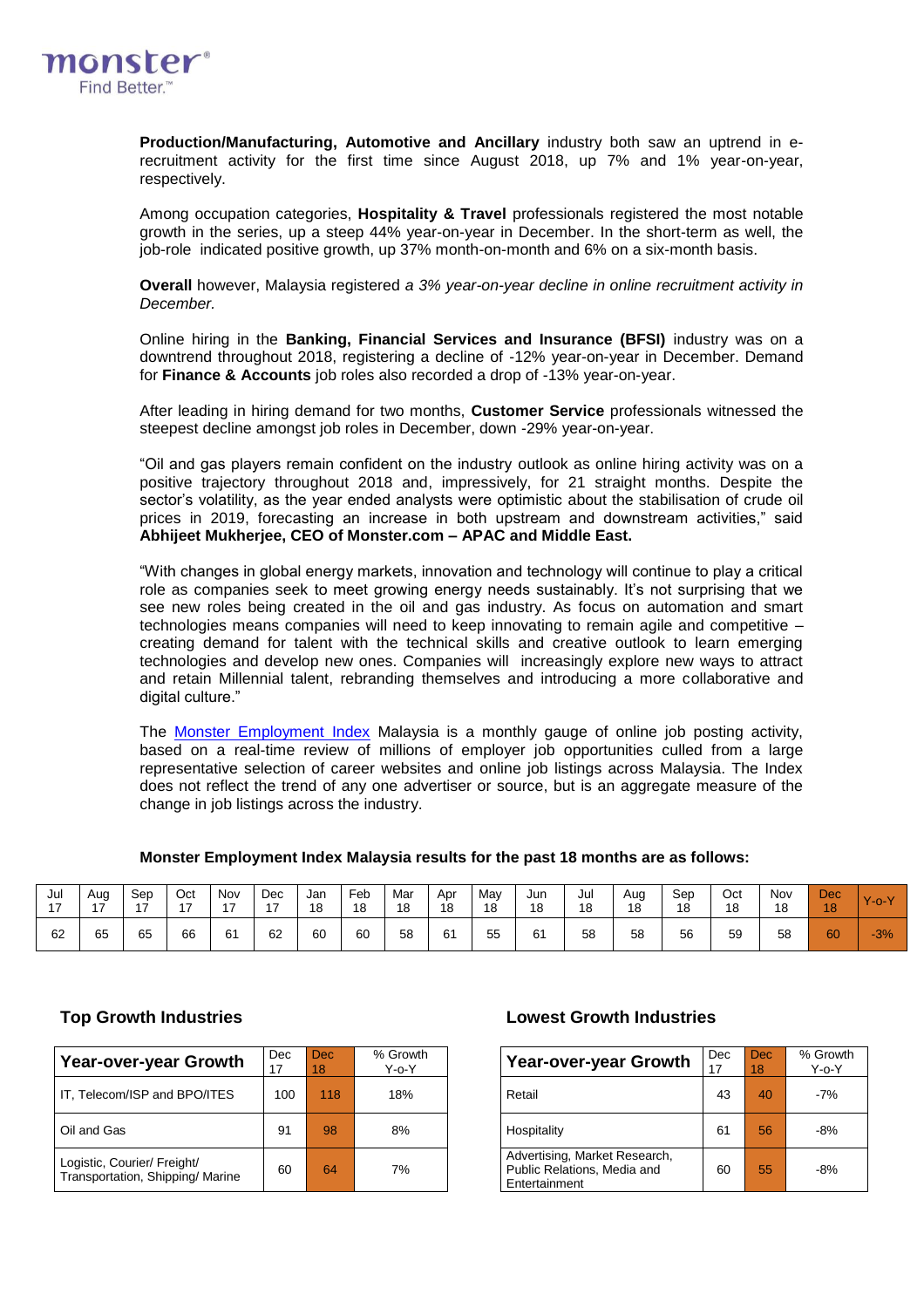# monster® Find Better.<sup>™</sup>

| $\overline{\phantom{0}}$<br>Production/Manufacturing.<br>. .<br><br>Ancillarv<br>Automotive and | 90 | ۵ŕ<br>້ | $\sim$<br>l 70 |  | <b>BFS</b><br>ম | GΟ<br>ບະ | <b>Service</b><br>б١ | 12% |
|-------------------------------------------------------------------------------------------------|----|---------|----------------|--|-----------------|----------|----------------------|-----|
|-------------------------------------------------------------------------------------------------|----|---------|----------------|--|-----------------|----------|----------------------|-----|

| Year-over-year Growth             | Dec. | Dec.<br>18 | % Growth<br>Y-o-Y | Year-over-year Growth        | <b>Dec</b> | Dec.<br>18 <sup>1</sup> | % Grov<br>Y-o-Y |
|-----------------------------------|------|------------|-------------------|------------------------------|------------|-------------------------|-----------------|
| Hospitality & Travel              | 36   | 52         | 44%               | Sales & Business Development | 84         | 76                      | $-10%$          |
| HR & Admin                        | 57   | 58         | 2%                | Software, Hardware, Telecom  | 70         | 62                      | $-11%$          |
| Purchase/ Logistics/ Supply Chain | 70   | 71         | $1\%$             | Finance & Accounts           | 70         | 61                      | $-13%$          |
| Marketing & Communications        | 81   | 78         | -4%               | <b>Customer Service</b>      | 21         | 15                      | $-29%$          |

## **Top Growth Occupations Lowest Growth Occupations**

| Growth<br>Y-o-Y | <b>Year-over-year Growth</b> | Dec<br>17 | Dec<br>18 | % Growth<br>Y-o-Y |
|-----------------|------------------------------|-----------|-----------|-------------------|
| 44%             | Sales & Business Development | 84        | 76        | $-10%$            |
| 2%              | Software, Hardware, Telecom  | 70        | 62        | $-11%$            |
| 1%              | Finance & Accounts           | 70        | 61        | $-13%$            |
| $-4%$           | <b>Customer Service</b>      | 21        | 15        | $-29%$            |

# By Industry

|                                                                                                    | 2017 |     | 2018 |     |     |     |     |     |     |     |     |            |            |  |
|----------------------------------------------------------------------------------------------------|------|-----|------|-----|-----|-----|-----|-----|-----|-----|-----|------------|------------|--|
|                                                                                                    | Dec  | Jan | Feb  | Mar | Apr | May | Jun | Jul | Aug | Sep | Oct | <b>Nov</b> | <b>Dec</b> |  |
| IT, Telecom/ISP and<br><b>BPO/ITES</b>                                                             | 100  | 96  | 97   | 84  | 94  | 88  | 101 | 102 | 102 | 106 | 124 | 119        | 118        |  |
| <b>Engineering, Construction</b><br>and Real Estate                                                | 63   | 65  | 66   | 63  | 68  | 62  | 66  | 63  | 62  | 59  | 62  | 60         | 59         |  |
| <b>BFSI</b>                                                                                        | 69   | 66  | 68   | 66  | 70  | 57  | 68  | 63  | 62  | 58  | 64  | 61         | 61         |  |
| Production/Manufacturing,<br><b>Automotive and Ancillary</b>                                       | 90   | 89  | 90   | 87  | 90  | 90  | 92  | 90  | 89  | 88  | 91  | 90         | 91         |  |
| Oil and Gas                                                                                        | 91   | 91  | 93   | 94  | 91  | 89  | 92  | 92  | 94  | 87  | 98  | 103        | 98         |  |
| <b>Hospitality</b>                                                                                 | 61   | 63  | 65   | 64  | 58  | 54  | 55  | 53  | 55  | 53  | 55  | 54         | 56         |  |
| Retail                                                                                             | 43   | 41  | 41   | 38  | 43  | 35  | 42  | 39  | 40  | 37  | 43  | 40         | 40         |  |
| Logistic, Courier/ Freight/<br>Transportation, Shipping/<br><b>Marine</b>                          | 60   | 67  | 68   | 67  | 69  | 53  | 70  | 69  | 66  | 59  | 68  | 61         | 64         |  |
| <b>Advertising, Market</b><br><b>Research, Public Relations,</b><br><b>Media and Entertainment</b> | 60   | 57  | 57   | 56  | 59  | 53  | 60  | 56  | 58  | 54  | 58  | 56         | 55         |  |

# By Occupation

|                                                   | 2017 |     | 2018 |     |     |     |     |     |     |     |     |     |            |  |
|---------------------------------------------------|------|-----|------|-----|-----|-----|-----|-----|-----|-----|-----|-----|------------|--|
|                                                   | Dec  | Jan | Feb  | Mar | Apr | May | Jun | Jul | Aug | Sep | Oct | Nov | <b>Dec</b> |  |
| Software, Hardware,<br><b>Telecom</b>             | 70   | 61  | 61   | 50  | 58  | 48  | 60  | 57  | 56  | 57  | 67  | 67  | 62         |  |
| <b>Finance &amp; Accounts</b>                     | 70   | 68  | 69   | 68  | 71  | 62  | 68  | 64  | 64  | 60  | 65  | 62  | 61         |  |
| <b>Sales &amp; Business</b><br><b>Development</b> | 84   | 76  | 76   | 72  | 76  | 70  | 72  | 73  | 74  | 72  | 76  | 74  | 76         |  |
| <b>Customer Service</b>                           | 21   | 24  | 24   | 19  | 21  | 17  | 22  | 22  | 22  | 22  | 30  | 19  | 15         |  |
| <b>Marketing &amp;</b>                            | 81   | 77  | 77   | 77  | 79  | 75  | 79  | 77  | 78  | 76  | 78  | 77  | 78         |  |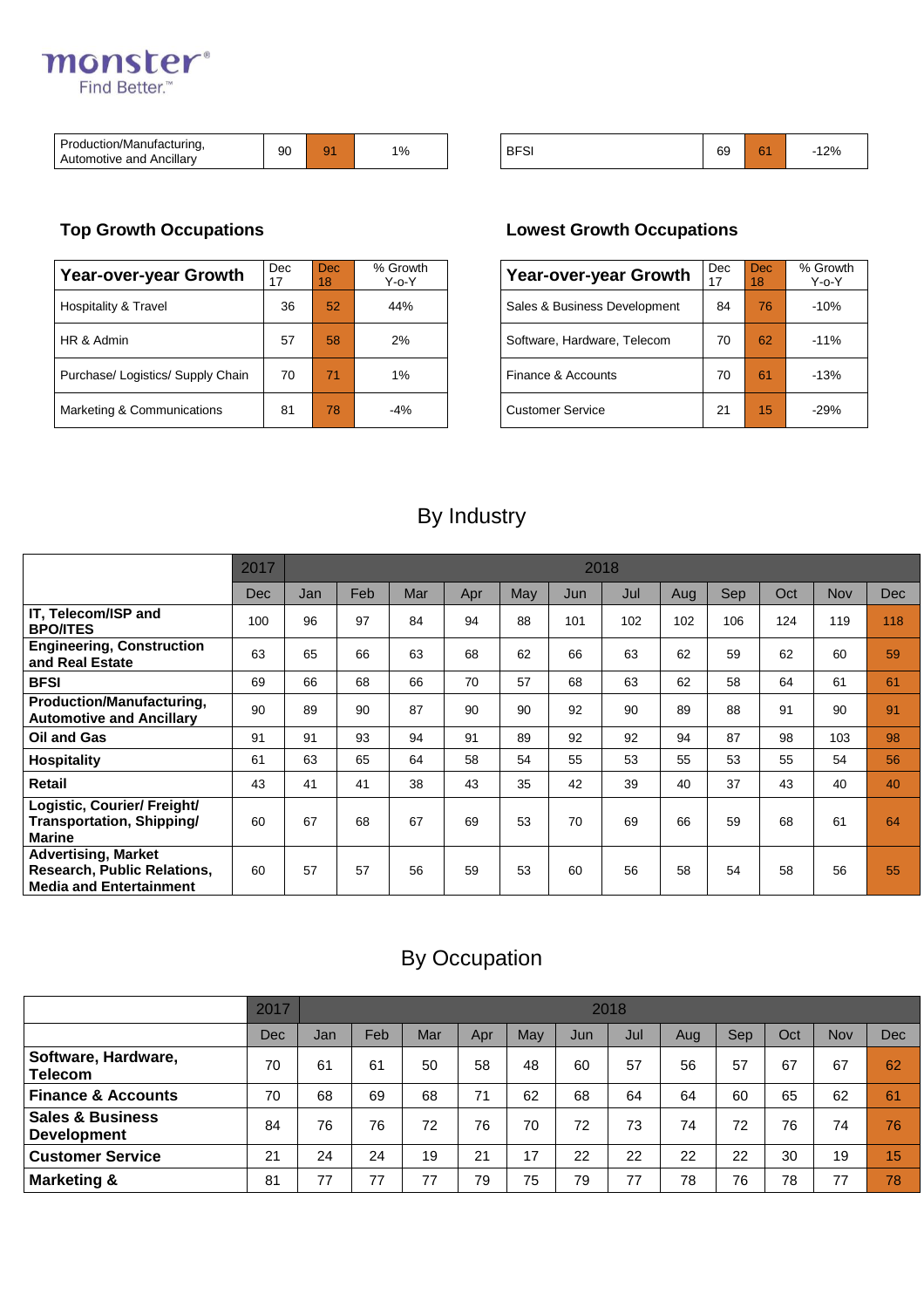

## **About the Monster Employment Index**

monster **Find Better** 

> Launched in May 2015, with data collected since February 2014, the [Monster Employment Index](http://www.monster.com.my/employment-index/) is a broad and comprehensive monthly analysis of online job posting activity in Malaysia conducted by [Monster Malaysia.](http://www.monster.com.my/) Based on a real-time review of millions of employer job opportunities culled from a large, representative selection of online career outlets, including Monster Malaysia, the Monster Employment Index presents a snapshot of employer online recruitment activity nationwide. Monster has taken due care in compiling and processing the data available from various sources for Monster Employment Index, but does not guarantee the accuracy, adequacy or completeness of any information and is not responsible for any errors or omissions or action / decision taken or for the results obtained from the use of such information.

#### **About Monster APAC & Gulf**

Monster has been a leading online career and recruitment resource for more than 20 years. With its cutting-edge technology, it provides relevant profiles to employers and relevant jobs to jobseekers across industry verticals, experience levels and geographies. Monster today has more than 200 million people registered on the Monster Worldwide network, and with operations in more than 40 countries, provides the widest and most sophisticated job seeking, career management, recruitment and talent management capabilities.

Monster in APAC & Gulf started its operations with India in 2001 and has operations across India, Singapore, Malaysia, Philippines, Hong Kong, Vietnam, Thailand, Indonesia, UAE and Kingdom of Saudi Arabia. In India, it is headquartered in Hyderabad, and has presence in 10 other cities of India viz., Mumbai, Delhi, Bangalore, Chennai, Pune, Kolkata, Ahmedabad, Baroda, Chandigarh, and Cochin. Monster Mobile App in India was voted Product of the Year in 2016 under the 'Mobile App Job' category in a survey of over 18000 people by Nielsen. Monster.com in India was also voted Product of the Year in 2015 and back in 2014, mPower Search was voted Product of the Year as well. The Indian Air Force Placement Cell (IAFPC) selected Monster India for a collaboration to provide a robust platform to assist retired and shortly retiring Air Warriors seek suitable second career opportunities in the corporate world. Monster also initiated 'Rozgarduniya.com' – a job portal exclusively for jobseekers in rural India to enable employers in corporate India to connect with rural talent, thus removing the traditional barriers they face in this process.

Monster continues its pioneering work of transforming the recruiting industry with advanced technology using intelligent digital, social and mobile solutions, and a vast array of products and services.

To learn more about Monster in APAC & Gulf, visit: [www.monsterindia.com](http://www.monsterindia.com/) | [www.monstergulf.com](http://www.monstergulf.com/) | [www.monster.com.sg](http://www.monster.com.sg/) | [www.monster.com.my](http://www.monster.com.my/) | [www.monster.com.ph](http://www.monster.com.ph/) |[www.monster.com.hk](http://www.monster.com.hk/)

#### **For further queries, please contact:**

**Priyanka Sharma Kaintura** Head of Communication - APAC & Gulf, Monster.com